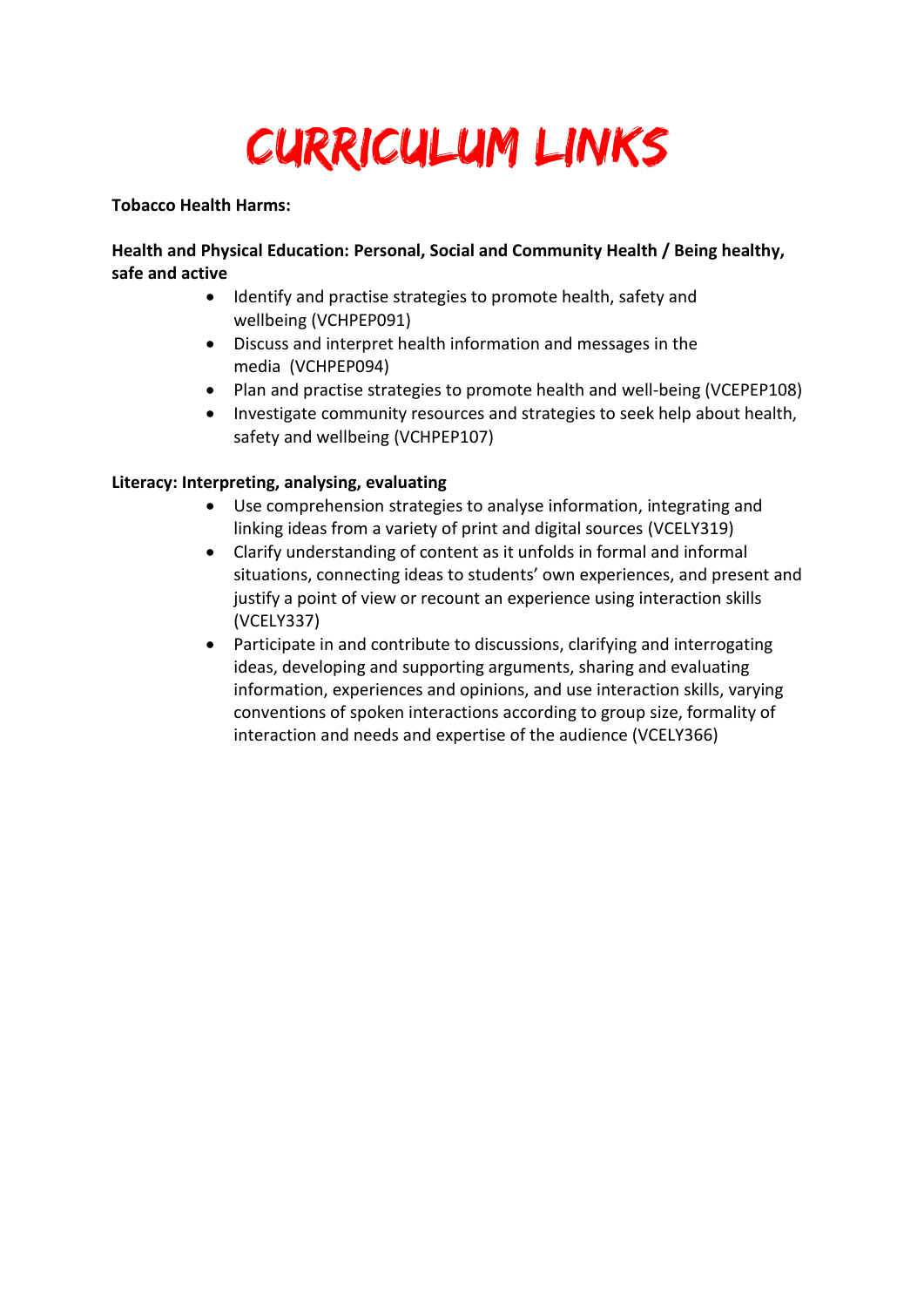### **Place:**

### **The Arts: Visual Arts**

- Explore visual arts practices as inspiration to create artworks that express different ideas and beliefs (VCAVAE029)
- Explore different ways of displaying artworks to enhance their meaning for an audience (VCAVAP027)
- Create and display artwork considering how ideas can be expressed to an audience (VCAVAP031)
- Identify and describe how ideas are expressed in artworks by comparing artworks from different contemporary, historical and cultural contexts, including artworks by Aboriginal and Torres Strait Islander peoples (VCAVAR032)

# **English**

- Understand that patterns of language interaction vary across social contexts and types of texts and that they help to signal social roles and relationships (VCELA334)
- Understand how to move beyond making bare assertions and take account of differing perspectives and points of view (VCELA335)
- Clarify understanding of content as it unfolds in formal and informal situations, connecting ideas to students' own experiences, and present and justify a point of view or recount an experience using interaction skills (VCELY337)
- Participate in informal debates and plan, rehearse and deliver presentations for defined audiences and purposes incorporating accurate and sequenced content and multimodal elements (VCELY338)
- Participate in and contribute to discussions, clarifying and interrogating ideas, developing and supporting arguments, sharing and evaluating information, experiences and opinions, and use interaction skills, varying conventions of spoken interactions according to group size, formality of interaction and needs and expertise of the audience (VCELY366)
- Participate in formal and informal debates and plan, rehearse and deliver presentations, selecting and sequencing appropriate content and multimodal elements for defined audiences and purposes, making appropriate choices for modality and emphasis (VCELY367)